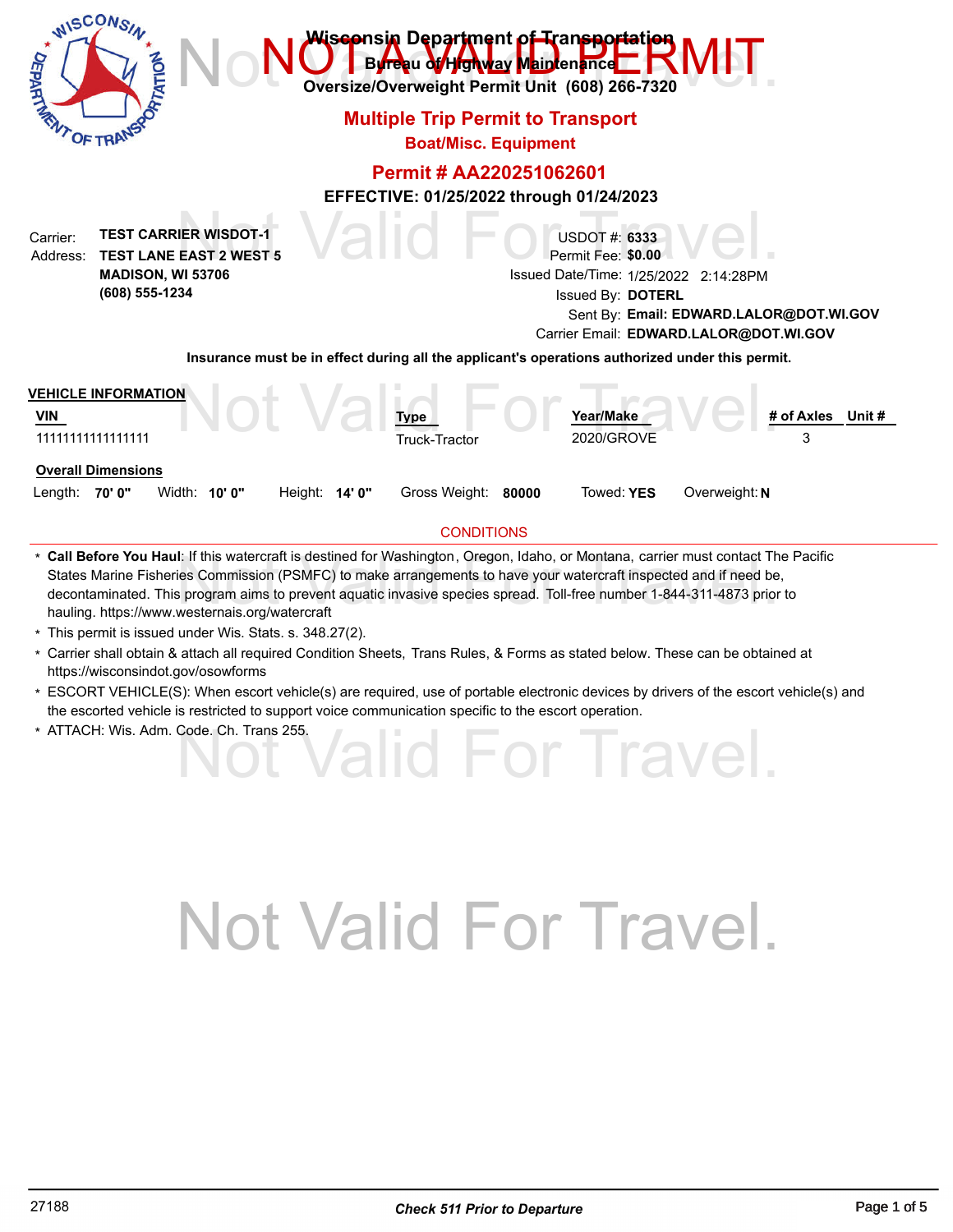319 **Trans 255.05 DEPARTMENT OF TRANSPORTATION Trans 255.05** 

## **Chapter Trans 255**

# **MULTIPLE TRIP PERMITS FOR OVERSIZE OR OVERWEIGHT VEHICLES OR LOADS**

| <b>Trans 255.01</b> | Purpose.                           | <b>Trans 255.09</b> | Maximum size, weight and loading limitations. |
|---------------------|------------------------------------|---------------------|-----------------------------------------------|
| <b>Trans 255.02</b> | Definitions.                       | <b>Trans 255.10</b> | Equipment requirements.                       |
| <b>Trans 255.03</b> | Permit application.                | <b>Trans 255.11</b> | Times of operation.                           |
| <b>Trans 255.04</b> | Permit amendments.                 | <b>Trans 255.12</b> | Route limitations.                            |
| <b>Trans 255.05</b> | Eligibility.                       | <b>Trans 255.13</b> | Transfers.                                    |
| <b>Trans 255.06</b> | Validity.                          | <b>Trans 255.14</b> | Insurance and liability conditions.           |
| <b>Trans 255.07</b> | Registration requirements.         | <b>Trans 255.15</b> | General conditions and requirements.          |
| <b>Trans 255.08</b> | Driver and operating requirements. | <b>Trans 255.16</b> | Denial, suspension or revocation of permit.   |

**Trans 255.01 Purpose.** The purpose of this chapter is to establish standards and procedures for the issuance of multiple trip oversize or overweight permits, pursuant to s. [348.27 \(2\),](http://docs.legis.wisconsin.gov/document/statutes/348.27(2)) Stats.

**History:** Cr. [Register, December, 1990, No. 420](http://docs.legis.wisconsin.gov/document/register/420/b/toc), eff. 1−1−91.

**Trans 255.02 Definitions. (1)** Unless otherwise stated, the definitions of words and phrases in ss. [340.01](http://docs.legis.wisconsin.gov/document/statutes/340.01) and [348.01 \(2\),](http://docs.legis.wisconsin.gov/document/statutes/348.01(2)) Stats., and s. [Trans 250.02](http://docs.legis.wisconsin.gov/document/administrativecode/Trans%20250.02) apply to this chapter.

**(2)** As used in this chapter:

(a) "Issuing authority" means the department of transportation.

(b) "Permit" means multiple trip oversize or overweight per-mits authorized under s. [348.27 \(2\),](http://docs.legis.wisconsin.gov/document/statutes/348.27(2)) Stats.

(c) "Restricted−travel holidays" means days on which the department restricts the travel of oversize vehicles in anticipation of significantly increased traffic volume. The department shall issue and make available a list of restricted−travel holidays for each year by no later than November 30 of the prior year. In the event no list is published, "restricted−travel holidays" means January 1; the Saturday and Sunday of Easter weekend; the last Monday in May and the immediately preceding Saturday and Sunday; July 4; the Monday after July 4, if July 4 falls on a Sunday; the first Monday in September and the immediately preceding Saturday and Sunday; the Saturday and Sunday initiating the Wisconsin gun deer hunting season; the fourth Thursday in November; the Saturday and Sunday following the fourth Thursday in November if that Sunday is the final day of the Wisconsin gun deer hunting season; December 24; December 25; and December 31.

**Note:** Oversize travel will typically be restricted on the peak travel days associated with the holidays listed in par. (c), as well as peak travel times associated with the department of natural resources traditional statewide gun deer hunting season. The list of restricted−travel holidays is available at <http://www.dot.wisconsin.gov>or by request to the DMV Motor Carrier Services Permit Unit, 4802 Sheboygan Avenue, Room 151, P.O. Box 7980, Madison, WI 53707−7980.

**History:** Cr. [Register, December, 1990, No. 420](http://docs.legis.wisconsin.gov/document/register/420/b/toc), eff. 1−1−91; **[CR 13−093:](http://docs.legis.wisconsin.gov/document/cr/2013/93) cr. (2) (c) [Register July 2014 No. 703,](http://docs.legis.wisconsin.gov/document/register/703/b/toc) eff. 8−1−14.**

**Trans 255.03 Permit application. (1)** An application for a permit shall be submitted to an issuing authority on a form approved by the department, and in accordance with s. [348.27,](http://docs.legis.wisconsin.gov/document/statutes/348.27) **Stats**.

**(1m)** The application shall include all requested information, including the applicant's electronic mail address.

**(2)** An application for a permit for the use of a state trunk highway shall be made to the department in any of the following ways:

(a) In person, at the department's central office.

(b) By mail, addressed to the department's central office.

(c) Online through the department's oversize/overweight automated issuance system.

**Note:** Forms used by the department in administering this rule are MV2612 multiple trip permit application and MV 2614 multiple trip permit information. These forms may be obtained in person at or by written request to the DMV Motor Carrier

Services Section, Permit Unit, 4802 Sheboygan Avenue, Room 151, P.O. Box 7980, Madison, WI 53707−7980. These forms are also available online at <http://www.dot.wisconsin.gov>. Forms used by issuing authorities other than the department may be obtained from those authorities.

The department's oversize/overweight automated issuance system is available online at [http://www.dot.wisconsin.gov/business/carriers/osow−autosys.htm](http://www.dot.wisconsin.gov/business/carriers/osow-autosys.htm). **Note:** Permit application procedures are in s. [Trans 250.025](http://docs.legis.wisconsin.gov/document/administrativecode/Trans%20250.025).

**History:** Cr. [Register, December, 1990, No. 420](http://docs.legis.wisconsin.gov/document/register/420/b/toc), eff. 1–1–91; correction in (2) (a) made under s. [13.92 \(4\) \(b\) 6.,](http://docs.legis.wisconsin.gov/document/statutes/13.92(4)(b)6.) Stats., [Register February 2013 No. 686](http://docs.legis.wisconsin.gov/document/register/686/b/toc); CR 13–093: Cr. (1m), am. (2) (a), cr. (2) (c) Register July 2014

**Trans 255.04 Permit amendments. (1)** An application for an amendment to a permit shall be made to the issuing authority which issued the original permit.

**(2)** An application for an amendment may be made in the same manner as an application for an original permit.

**(3)** The request shall specify the permit number of the permit to be amended.

**Note:** Limitations on the amendment of permits are in s. [Trans 250.10.](http://docs.legis.wisconsin.gov/document/administrativecode/Trans%20250.10) **History:** Cr. [Register, December, 1990, No. 420,](http://docs.legis.wisconsin.gov/document/register/420/b/toc) eff. 1−1−91.

**Trans 255.05 Eligibility. (1)** Any vehicle or vehicle and load to be considered as operating under a permit shall satisfy requirements for a permit under s. [348.25,](http://docs.legis.wisconsin.gov/document/statutes/348.25) Stats.

**(2)** An issuing authority may not issue a permit for mobile homes or camping trailers under this chapter.

**(3)** An issuing authority may not issue a permit to transport loads or articles which could reasonably be divided in a manner as to allow transporting of loads or articles in 2 or more loads that are not oversize or overweight, nor may the permit be issued for the transporting of more than one article if the vehicle, load, or vehicle and load is overweight.

**Note:** This section prohibits, among other things, addition of an extra boom section to a load that is transported under a permit for an overweight vehicle, load, or vehicle and load. Transporting necessary blocking for a load, or transporting the necessary blocking on an otherwise empty vehicle to and from the origin or destination of the load, is not prohibited.

**(4)** An issuing authority may not issue a permit for a vehicle and load exceeding 100 feet in overall length when the rear supporting axle is at or near the rear of the load unless the rear support is separately steered.

**(5)** An issuing authority may issue a permit only for a vehicle equipped with pneumatic tires.

**(6)** The issuance of a permit is not a guarantee of the sufficiency of any highway or structure for the transporting of the vehicle, load, or vehicle and load.

**(7)** A permit may not authorize the operation of more than 2 vehicles in combination except that a vehicle combination consisting of a truck−tractor and semi−trailer, operating under a permit, may transport a 2−axle carry−all scraper with the axle of the scraper power unit resting on the bed of the semi−trailer and the rear axle of the scraper resting on the roadway. The gross weight of the rear axle of the scraper may not exceed 35,000 pounds. **History:** Cr. [Register, December, 1990, No. 420,](http://docs.legis.wisconsin.gov/document/register/420/b/toc) eff. 1−1−91.

**Published under s. [35.93,](http://docs.legis.wisconsin.gov/document/statutes/35.93) Stats. Updated on the first day of each month. Entire code is always current. The Register date on each page is the date the chapter was last published. Report errors (608) 266−3151.** Register July 2014 No. 703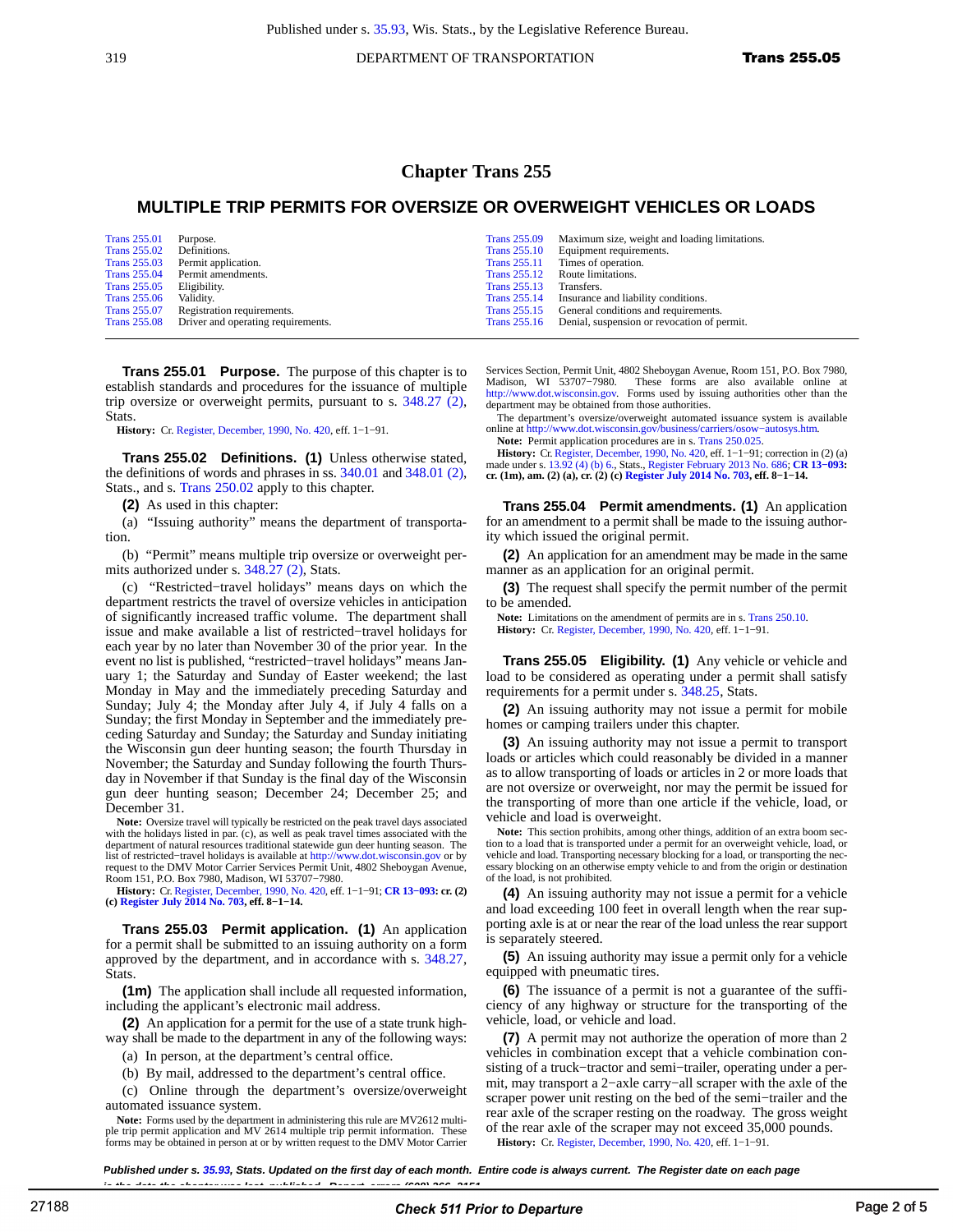**Trans 255.06 Validity. (1)** A permit is valid only for the vehicle described in the application and permit.

**(2)** An issuing authority may suspend a permit, or any of its conditions, because of seasonal highway conditions.

**(3)** No condition of a permit may modify any law or regulation limiting loads because of local conditions, including load limits on bridges and highways, seasonal weight restrictions, or load limits imposed because of construction.

**(4)** A permit is not valid during periods when adverse weather or road conditions, such as fog, smoke, heavy rain, snow or ice, or wind velocity, impair the safety of a movement under the permit.

**(5)** Operation under a permit includes the movement of an empty vehicle to and from the place of pickup or delivery of the permitted load.

**(6)** When a vehicle operating under a permit is overheight, the permittee is responsible for ensuring that the vehicle clear, by at least 3 inches, all overhead structures along the route. If an overheight vehicle hits an overhead structure, the permit becomes invalid immediately at the time the overhead structure is hit.

**Note:** Examples of overhead structures are bridges, overpasses, power lines, utility lines and traffic devices.

**History:** Cr. [Register, December, 1990, No. 420](http://docs.legis.wisconsin.gov/document/register/420/b/toc), eff. 1−1−91; cr. (6), [Register,](http://docs.legis.wisconsin.gov/document/register/503/b/toc) [November, 1997, No. 503,](http://docs.legis.wisconsin.gov/document/register/503/b/toc) eff. 12−1−97.

**Trans 255.07 Registration requirements. (1)** A vehicle operating under a permit shall be registered as required by Wisconsin Statutes, and shall be registered at not less than the permit weight or at the maximum available registration weight, whichever is less.

**(2)** All other operational permits required by the department or other agencies having jurisdiction shall be obtained.

**History:** Cr. [Register, December, 1990, No. 420,](http://docs.legis.wisconsin.gov/document/register/420/b/toc) eff. 1−1−91; correction in (2) made under s. 13.93 (2m) (b) 6., Stats., [Register, August, 1996, No. 488.](http://docs.legis.wisconsin.gov/document/register/488/b/toc)

### **Trans 255.08 Driver and operating requirements. (1)** The driver of a vehicle operating under a permit shall carry the permit in the vehicle to which it applies and shall have the permit available for inspection by any police officer, representative of the issuing authority, or person in charge of the maintenance of the highway being used.

**(2)** The driver of a vehicle operating under a permit shall, whenever reasonable and practicable, maintain a distance of not less than 1,000 feet between the permitted vehicle and any vehicle the driver is following, unless actually engaged in overtaking and passing another vehicle.

**(3)** The driver of a vehicle operating under a permit shall allow traffic approaching or overtaking the permitted vehicle to pass, where it is safe to do so.

**(4)** The maximum speed of any vehicle with a load 16 feet or wider operating on highways without paved shoulders shall be 35 miles per hour.

**(5)** Except as provided in sub. [\(4\),](http://docs.legis.wisconsin.gov/document/administrativecode/Trans%20255.08(4)) or unless a lower speed is specified in the permit, a vehicle operating under a permit may be operated at the posted speed limit.

**(6)** The right wheels of the towed unit may not leave the roadway, except to allow traffic to pass.

**Note:** A "roadway" does not include paved or unpaved shoulders. s. [340.01 \(54\)](http://docs.legis.wisconsin.gov/document/statutes/340.01(54)), Stats.

**History:** Cr. [Register, December, 1990, No. 420](http://docs.legis.wisconsin.gov/document/register/420/b/toc), eff. 1−1−91.

**Trans 255.09 Maximum size, weight and loading limitations. (1)** The maximum size, axle, axle combination, and total weight limitations authorized by a permit may not be exceeded.

**(2)** Property transported under a permit shall be loaded to minimize its size and weight.

**(3)** An oversize vehicle used for transporting loads under a permit shall be reduced to legal size whenever possible when being operated without load.

**Note:** Legal sizes are set forth in ch. [348](http://docs.legis.wisconsin.gov/document/statutes/ch.%20348) and s. [349.16,](http://docs.legis.wisconsin.gov/document/statutes/349.16) Stats.

**(4)** A load transported under a permit may not extend beyond the front of the power unit, beyond the left fender line of the transporting vehicle, or more than 6 inches beyond the right fender of the transporting vehicle, unless the overhang is minimized by suitable positioning of the load upon the vehicle.

**(5)** Loads consisting of more than one article, none of which are oversize, may not be transported under the permit.

**(6)** Vehicles and loads which, when reasonably divided, would not be oversize or overweight, may not be transported under the permit.

**(7)** Loads which, when reasonably repositioned on the transporting vehicle, would not be oversize or overweight, may not be transported under the permit.

**(8)** Loads consisting of more than one article, one or more of which are oversize, may be transported under a permit only if:

(a) The vehicle, load, or vehicle and load is not overweight, and

(b) The other articles transported do not cause the vehicle and load to be oversize in any manner differently from the largest single article.

**Note:** For example, if a storage tank which is overwidth and overheight (but not overlength) is the single largest article transported, then a toolbox which is not wider, and is not higher, and does not make the vehicle and load overlength or overweight may also be transported.

However, a beam placed crosswise which makes the overall width wider than the storage tank may not be transported as an additional article. Similarly, a beam placed lengthwise which makes the vehicle and load overlength may not be transported as an additional article.

Finally, if the vehicle and load were overweight, then no additional article may be transported.

**(9)** The load shall be properly secured and fastened to the transporting vehicle.

**(10)** Wheels on one side of a transporting vehicle may not carry more than 60% of the total gross load.

**History:** Cr. [Register, December, 1990, No. 420,](http://docs.legis.wisconsin.gov/document/register/420/b/toc) eff. 1−1−91.

**Trans 255.10 Equipment requirements. (1)** LIGHT-ING. An oversize vehicle, or a vehicle with an oversize load operating during the hours of darkness, shall be equipped with the following additional lamps:

(a) For a vehicle with a load which extends beyond the width of the vehicle:

1. At the outermost extremity of the foremost edge of the projecting load, an amber lamp visible from the front and side.

2. At the outermost extremity at the rearmost edge of the projecting load, a red lamp visible from the rear and side.

3. Any portion of an overwidth load extending beyond the width of the foremost or rearmost edge of the vehicle or load shall be marked with an amber lamp visible from the front, both sides, and rear.

4. If the overwidth portion of a load measures 3 feet or less from front to rear, that portion shall be marked with an amber lamp visible from the front, both sides and rear, except that if the overwidth projection is located at or near the rear it shall be marked by a red lamp visible from front, side and rear.

(b) For a vehicle with a load which extends more than 4 feet beyond the rear of the vehicle:

1. On each side of the projecting load, one red lamp, visible from the side, located so as to indicate maximum overhang.

2. On the rear of the projecting load, 2 red lamps, visible from the rear, one at each side; and 2 red reflectors visible from the rear, one at each side, located so as to indicate maximum width.

(c) All required lamps shall be illuminated whenever a vehicle is operated during hours of darkness. All lamps shall be visible at a distance of 500 feet.

**Published under s. [35.93,](http://docs.legis.wisconsin.gov/document/statutes/35.93) Stats. Updated on the first day of each month. Entire code is always current. The Register date on each page**

is the date the chapter was last published. Report export (**608) 200−3151.**<br>Is the date of the chapter July 2014 No. 7031. Register July 2014 No. 7031. Register July 2014 No. 7031. 7031.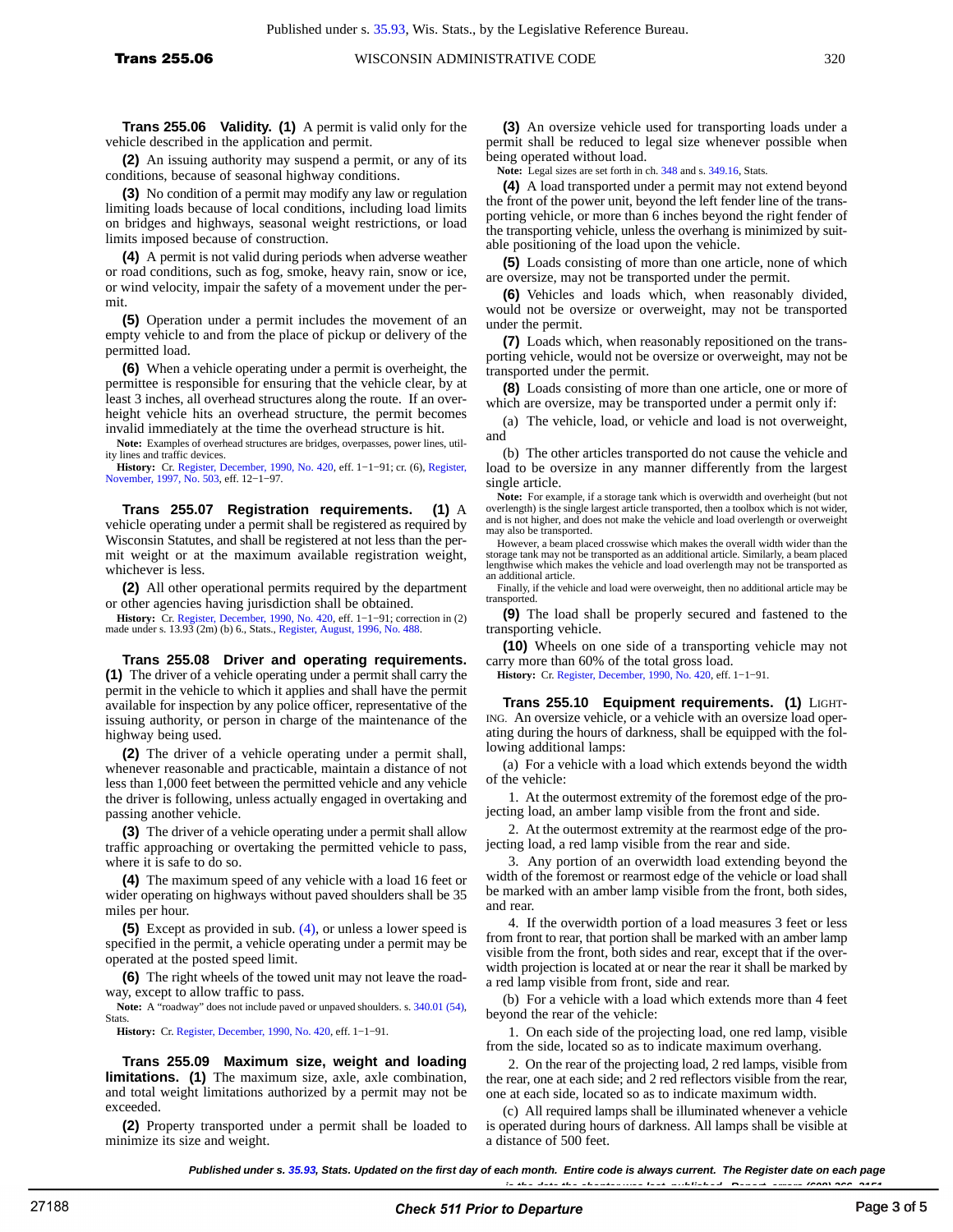**(2)** WARNING LAMPS. When required by a permit, warning lamps shall be operated as follows:

(a) All amber flashing or revolving warning lamps shall have a reflector at least 6 inches in diameter and shall be bright enough to be clearly visible and attention−attracting at a distance of 500 feet under all conditions when the load is on the highway, except when visibility is obstructed by a hillcrest, a curve, or an object such as another vehicle.

(b) All warning lamps shall flash at a rate of 30 to 90 times per minute.

(c) Strobe lamps may be used in lieu of flashing or revolving lamps.

(d) Warning lamps may not be operated when a vehicle is not operating under the permit.

**(3)** FLAGS. (a) When a vehicle, load, or vehicle and load is overlength, a single flag shall be fastened at the extreme rear of the load if the overlength or projecting portion is 2 feet wide or less.

(b) When a vehicle, load, or vehicle and load is overlength, 2 flags shall be fastened at the rear of the load to indicate maximum width if the overlength or projecting portion is wider than 2 feet.

(c) When a vehicle, load, or vehicle and load is overwidth, a flag shall be fastened at each front and rear corner of the load. In addition, if any part of the load is more than 4 inches wider than the width of load or vehicle at the front or rear, then a flag shall be placed at the widest point of the load.

(d) Each flag shall be solid red or orange in color, and not less than 18 inches square.

(e) In order to wave freely, flags shall be securely fastened by at least one corner or securely mounted on a staff.

**(4)** SIGNS. (a) When a vehicle, load, or vehicle and load is more than 10 feet wide or is overlength, 2 warning signs shall be displayed. One sign shall be fastened at the front of the power unit and the other at either the rear of the towed unit or at the rear of the load.

(b) Each sign shall state, in black letters on a yellow background,"OVERSIZE LOAD," and may not be less than 7 feet long and 18 inches high. The letters of the sign may not be less than 10 inches high with a brush stroke of not less than 1.4 inches.

(c) The sign message may not be displayed when the vehicle is not operating under the permit.

**History:** Cr. [Register, December, 1990, No. 420,](http://docs.legis.wisconsin.gov/document/register/420/b/toc) eff. 1−1−91; **[CR 13−093](http://docs.legis.wisconsin.gov/document/cr/2013/93): r. (5) [Register July 2014 No. 703](http://docs.legis.wisconsin.gov/document/register/703/b/toc), eff. 8−1−14.**

**Trans 255.11 Times of operation. (1)** Except as otherwise specified in a permit, a vehicle load, or vehicle and load that is overweight, but not oversize, may operate 24 hours a day, including weekends and restricted−travel holidays.

**(2)** Except as otherwise specified in a permit, no oversize vehicle or vehicle combination operating under a permit issued under this chapter may operate in Columbia, Dane, Milwaukee, Rock, and Waukesha counties between the hours of 4:00 p.m. and 8:00 p.m. on any of the following days:

(a) Sunday.

(b) Any Friday in the period beginning on the  $4<sup>th</sup>$  Friday in May and ending on Labor Day.

(c) Any restricted−travel holiday.

(d) The day before any restricted−travel holiday, except July 3 if that day falls on a Saturday.

**(3)** In addition to the conditions provided in sub. [\(2\)](http://docs.legis.wisconsin.gov/document/administrativecode/Trans%20255.11(2)), no oversize vehicle or vehicle combination operating under a permit issued under this chapter that exceeds  $12$  feet in width,  $13\frac{1}{2}$  feet in height, or 150 feet in length, may operate in any county:

(a) During the hours of darkness.

(b) During the period beginning at 12:00 noon on Saturday and continuing until sunrise on Sunday.

(c) Between 4:00 p.m. and 8:00 p.m. on Sunday.

(d) During the period beginning at 12:00 noon on the day preceding and continuing until sunrise on the day following every restricted−travel holiday.

**(4)** In addition to the conditions provided in subs. [\(2\)](http://docs.legis.wisconsin.gov/document/administrativecode/Trans%20255.11(2)) and [\(3\)](http://docs.legis.wisconsin.gov/document/administrativecode/Trans%20255.11(3)), no oversize vehicle or vehicle combination may operate on any part of the Milwaukee county expressway system constructed pursuant to s. [59.84,](http://docs.legis.wisconsin.gov/document/statutes/59.84) Stats.:

(a) Monday through Thursday in any week at the following times:

1. Between 6:00 a.m. and 9:00 a.m.

2. Between 3:00 p.m. and 6:00 p.m.

(b) On any Friday between 6:00 a.m. and 9:00 a.m.

(c) On any Friday or Sunday between 3:00 p.m. and 8:00 p.m.

**(4a)** Subsection [\(4\)](http://docs.legis.wisconsin.gov/document/administrativecode/Trans%20255.11(4)) does not apply to U.S. highway 45 between West Florist Avenue and West Hampton Avenue or to interstate highway 94 between the Waukesha county line and 108th Street.

**Note:** 108th Street is also known as Mayfair Road or State Highway 100 at the described location.

**(5)** An issuing authority may issue a permit for times other than those specified in subs.  $(1)$ ,  $(2)$ ,  $(3)$ , or  $(4)$ , under extraordinary circumstances when, in the opinion of the issuing authority, public health and welfare is better served, and may impose additional conditions to promote the safe operation of the vehicle and load.

**History:** Cr. [Register, December, 1990, No. 420,](http://docs.legis.wisconsin.gov/document/register/420/b/toc) eff. 1−1−91; am. (4) (intro.), cr. (4a), [Register, July, 1991, No. 427,](http://docs.legis.wisconsin.gov/document/register/427/b/toc) eff. 8−1−91; correction in (4) (intro.) made under s. 13.93 (2m) (b) 7., Stats., [Register June 2005 No. 594;](http://docs.legis.wisconsin.gov/document/register/594/b/toc) **[CR 13−093](http://docs.legis.wisconsin.gov/document/cr/2013/93): am. (1), (2) (intro.), r. and recr. (2) (a) to (d), am. (3) (intro.), (b). cr. (3) (c), (d), renum. (4) to (4) (intro.) and am., r. and recr. (4) (a) and (b), cr. (4) (c) [Register July 2014](http://docs.legis.wisconsin.gov/document/register/703/b/toc) [No. 703](http://docs.legis.wisconsin.gov/document/register/703/b/toc), eff. 8−1−14; correction in (4) (a) made under s. 13.92 (4) (b) 1., Stats., [Register July 2014 No. 703.](http://docs.legis.wisconsin.gov/document/register/703/b/toc)**

**Trans 255.12 Route limitations. (1)** No vehicle, vehicle combination, or load exceeding 16 feet in width may be operated or transported upon any portion of the national system of interstate and defense highways unless the permit contains a special condition authorizing movement with a greater width upon the interstate highway system or portion thereof.

**(2)** No permit allowing the dimensions of a vehicle or load to exceed 14 feet in width,  $14\frac{1}{2}$  feet in height or 150 feet in length is valid on any part of the Milwaukee county expressway system constructed pursuant to s. [59.84](http://docs.legis.wisconsin.gov/document/statutes/59.84), Stats., except on U.S. highway 45 between West Florist Avenue and West Hampton Avenue and on interstate highway 94 between the Waukesha county line and 108<sup>th</sup> Street.

**(3)** Self−propelled carry−all scrapers operating under a permit may not be operated on the interstate highway system, the Milwaukee county expressway system, or on U.S. highway 41 from Green Bay to Milwaukee.

**(4)** An oversize or overweight vehicle may not be operated on a highway, whether loaded or empty, at any time that the permit is not valid.

**(5)** A permit authorizes the use of any of the highways of the state, subject to the limitations stated in the permit.

**(6)** A permit is not valid for the operation of any vehicle upon class"B" highways, as classified in accordance with s. [348.16](http://docs.legis.wisconsin.gov/document/statutes/348.16), Stats., with gross weights exceeding those permitted by statute on class "B" highways unless written permission has first been obtained from the officer in charge of the maintenance of the highway.

**(7)** An issuing authority may issue a permit under extraordinary circumstances when, in the opinion of the issuing authority, public health and welfare is better served, and may impose additional conditions to promote the safe operation of the vehicle. Extraordinary circumstances include, but are not limited to, the construction and repair of the Milwaukee county Freeway System.

**History:** Cr. [Register, December, 1990, No. 420,](http://docs.legis.wisconsin.gov/document/register/420/b/toc) eff. 1–1–91; emerg. cr. (7), eff. 2–1–05; CR 05–009: cr. (7) [Register June 2005 No. 594,](http://docs.legis.wisconsin.gov/document/register/594/b/toc) eff. 7–1–05; correction in

**Published under s. [35.93,](http://docs.legis.wisconsin.gov/document/statutes/35.93) Stats. Updated on the first day of each month. Entire code is always current. The Register date on each page is the date the chapter was last published. Report errors (608) 266−3151.** Register July 2014 No. 703